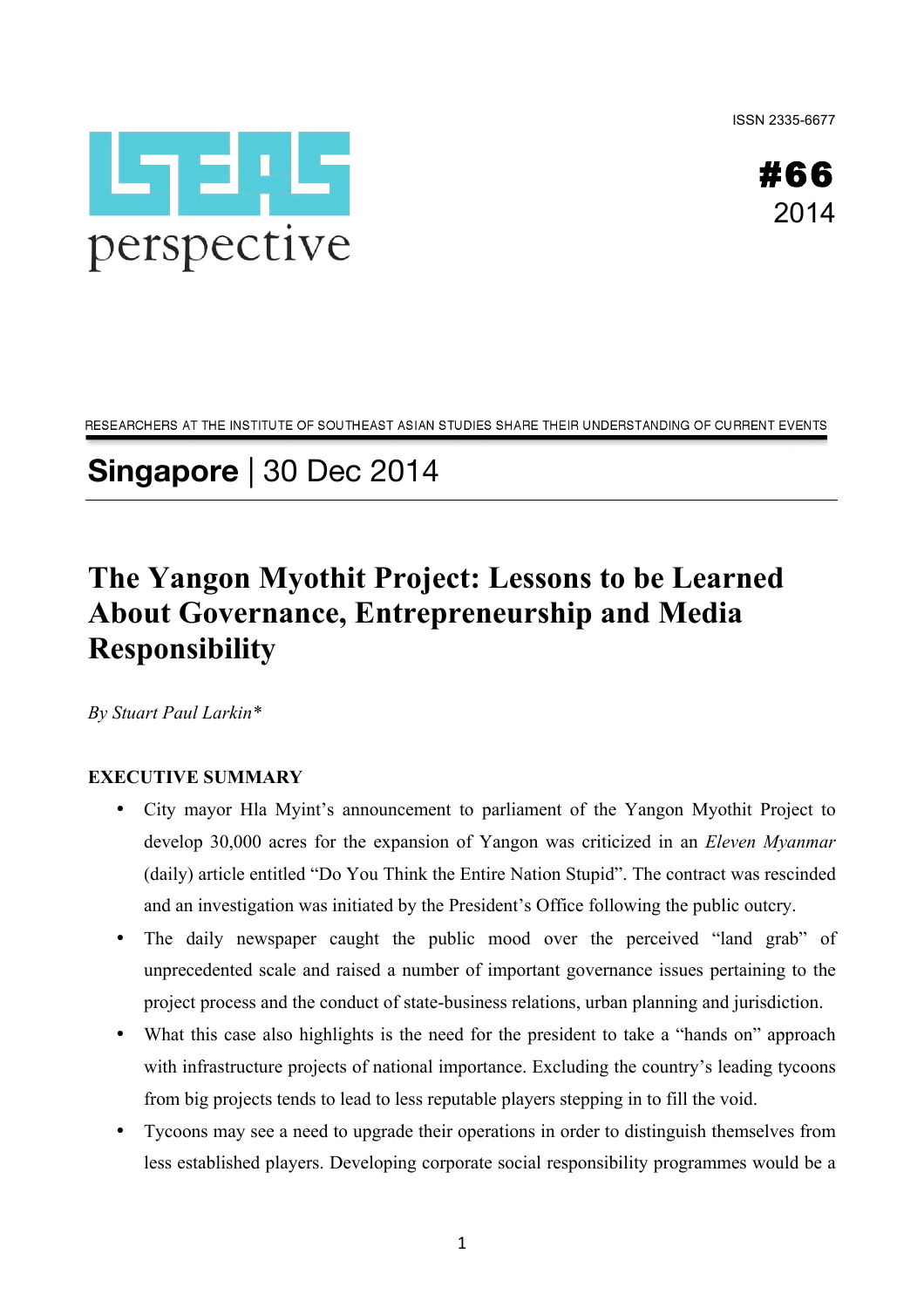more effective strategy than retreating into the shadows for fear of unfavourable treatment in the media.

• Myanmar's nascent democracy could succumb to populism, with hate campaigns periodically waged on ethnic minorities, exacerbated by insensitive handling by a free press (and social media). Important sources of development finance for poverty reduction could be at risk if the mass media stokes people's fears concerning China's rise.

*\* Stuart Paul Larkin* is Visiting Fellow at ISEAS; email: stuart\_larkin@iseas.edu.sg.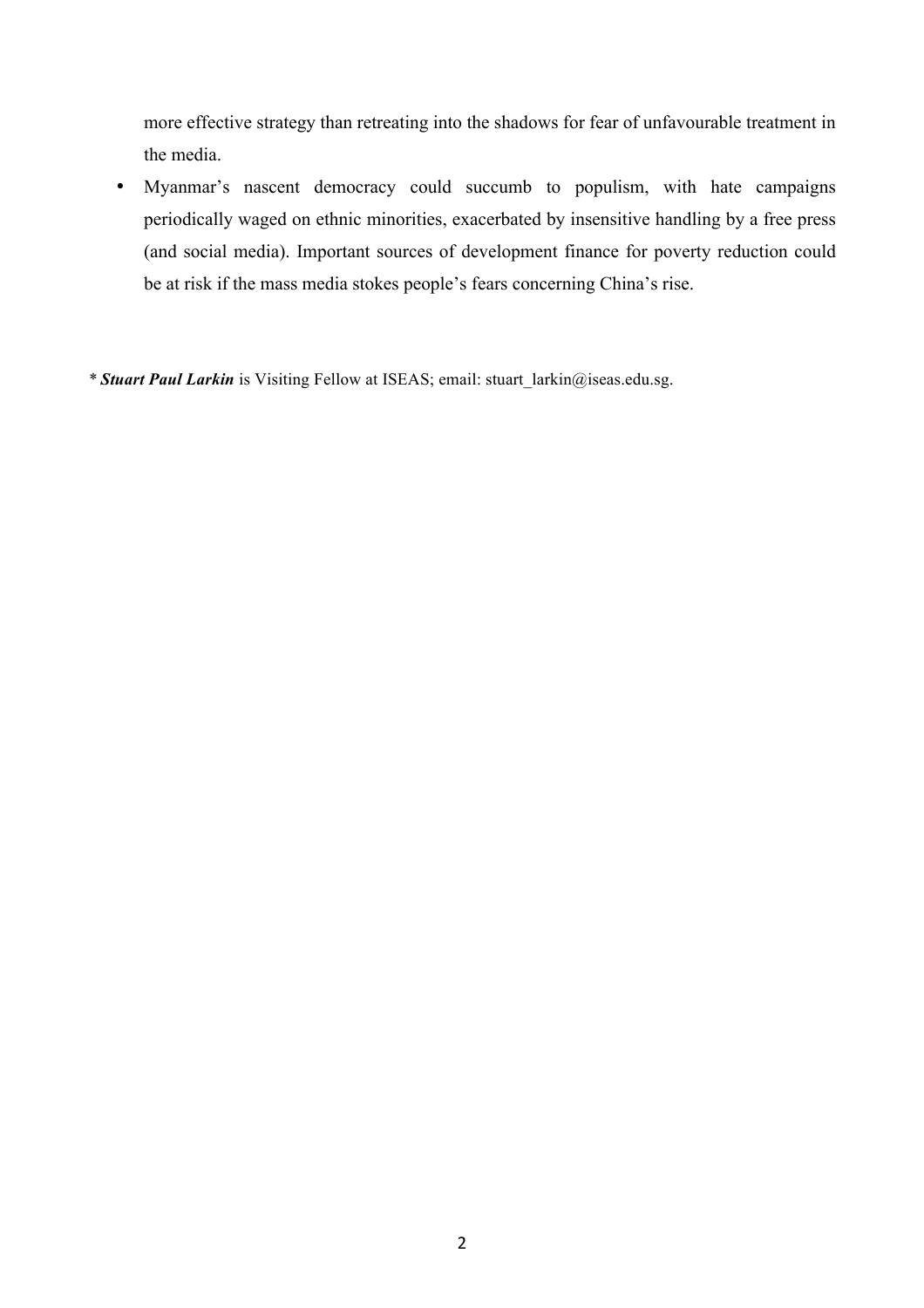#### **INTRODUCTION**

On August  $22<sup>nd</sup>$  2014, on behalf of the Yangon Region Chief Minister Myint Swe, city mayor Hla Myint announced to the Regional Parliament details of a massive project to expand Myanmar's commercial capital, Yangon. The Myanmar Satanar Myothit public company was to be permitted to develop 30,000 acres of mainly farmland in Kyitmyindaung, Seikgyi Khananungto<sup>1</sup> and Twante townships in what is to be known as the Yangon Myothit Project that will cost US\$8 billion. The company undertakes to provide 20,000 modern low-cost houses, a school for 2,000 orphans and a home for 2,000 elderly people, and five six-lane bridges over the Yangon River; and to complete 70 percent of the construction within three years. The rest, it seems, would be up to them.

Yangon has very high real estate prices stemming from a dramatic increase in demand following the country's "opening up" (and related speculation). This can be seen, for example, in office rentals where prime space averages US\$88 per square meter according to the property agents Colliers, compared with US\$75 in Singapore and US\$25 in Bangkok<sup>2</sup>. So the addition of substantial land development in southwestern Yangon would be a welcome supply-side response to help stabilize the city's real estate market. But following the sensational newspaper reportage by the daily *Eleven Myanmar*, the lack of consultation and transparency in the case has stoked fears of land grabbing on an unprecedented scale, and this provoked a public outcry.

As a result, the project has been suspended and an investigation by the President's Office has ensued. The goal of establishing a balance between timely delivery of *outputs* (new approved projects) and adequate *process* to ensure the public interest is served appears elusive. *Eleven Myanmar*'s coverage expressed concern about a range of issues that can be grouped under 'governance' and 'Chinese entrepreneurship'. The scale and strategic location of the Yangon Myothit Project render it of national importance while the controversies it has generated resonate far beyond the project itself.

<u> 1989 - Johann Stein, marwolaethau a bh</u>

<sup>&</sup>lt;sup>1</sup> Also spelled as Kyinmyindaing and Seikkyi Kanaungto.

<sup>2</sup> *Nikkei Asian Review*, "Yangon Real Estate Prices Soaring", 9 September 2014, http://asia.nikkei.com/Markets/Property/Yangon-real-estate-prices-soaring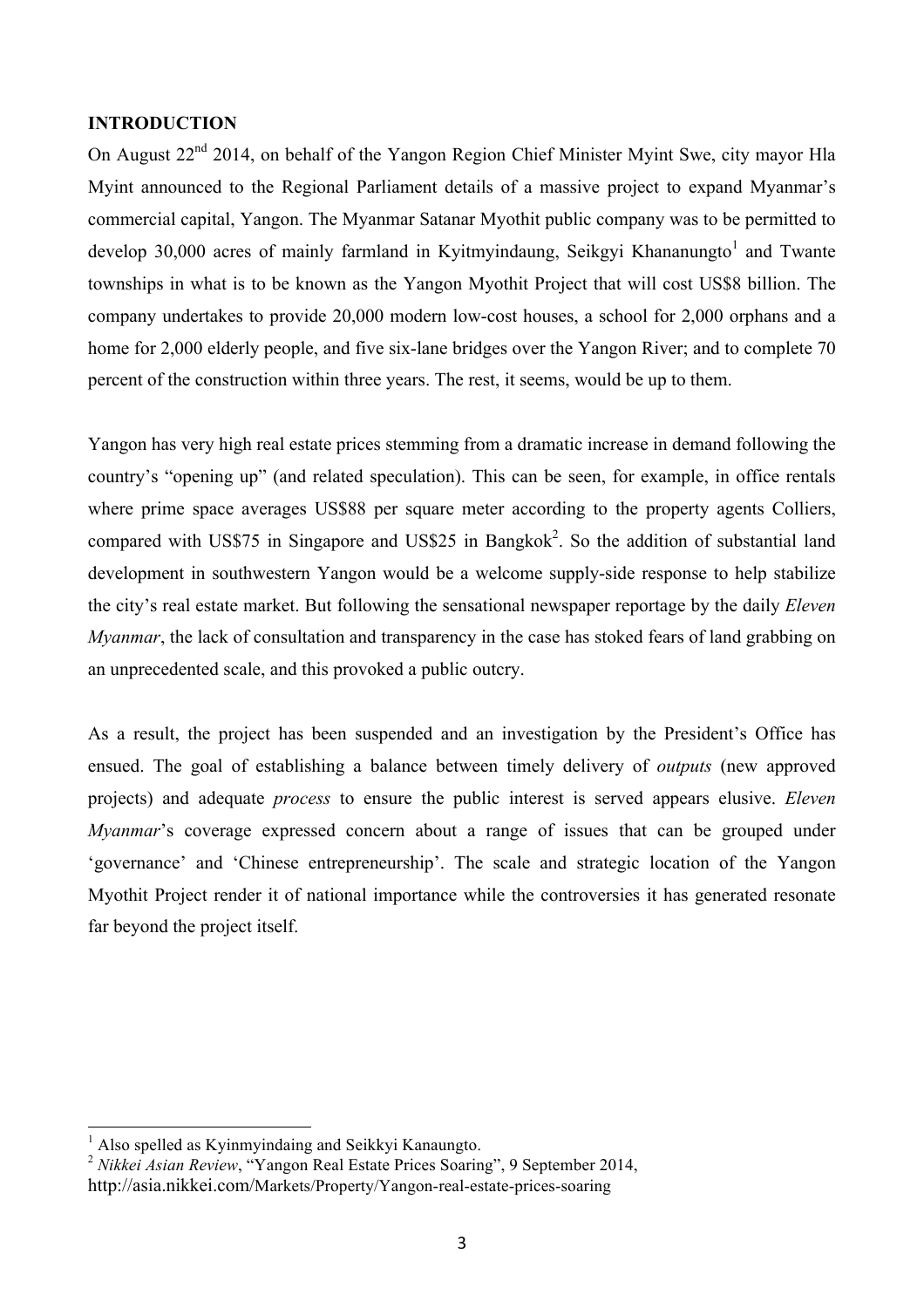#### *ELEVEN MYANMAR* **CAPTURES THE PUBLIC MOOD**

The *Eleven Myanmar's* headline: "Do You Think the Entire Nation Stupid?" on 24<sup>th</sup> August 2014<sup>3</sup> – was as good an expression of public outrage as any Murdoch tabloid could have mustered. The unusually long article has 11 numbered sections and raises several points of public concern. Under section No. 2, there seems to be two things the public dislike most about the project: first, the project was very secretly drawn up and, second, the company Myanma Satanar Myothit, a public company, had suddenly emerged with no public information about its owner and activities. In fact, the newspaper first reported the story the day before under the headline "Concern that Cronies Will Gain More from 'Low Cost' Housing Projects" and in a matter-of-fact style. But it did not take *Eleven Myanmar* long to realize the full significance of the story and how some familiar themes may strike a chord with the general public.

The Eleven Media Group<sup>4</sup> has established something of a reputation in rallying public opinion. On September  $11<sup>th</sup>$  2011 in relation to the controversial Myitsone dam project, Col. Zaw Min, who is the Minister of Electric Power (1), told journalists "no one in Myanmar knows and possesses more experience than me concerning hydro-power". *Eleven Myanmar* (then a weekly) responded by reporting the critical views of several leading journalists, public intellectuals and members of parliament which stoked growing public demands for stopping the project, and this led to President Thein Sein's eventual suspension of the dam project.<sup>5</sup> Since then, private media have further been emboldened by the end of pre-publication censorship (August 2012) and the licensing of 16 private *daily* newspapers in April 2013.

Liberals see free media as an essential part of the democratization process<sup>6</sup> providing a civic forum for multiple voices in public debate; as a watchdog deterring corruption and malfeasance, and as a force promoting greater transparency and accountability in governance. In a volatile political environment, however, balancing media freedom with media responsibility becomes vital. Myanmar's private media is to be commended for drawing attention to important governance issues

<u> 1989 - Johann Stein, marwolaethau a bh</u>

<sup>&</sup>lt;sup>3</sup> Eleven Myanmar, "Do You Think the Entire Nation Stupid?", 24 August 2014,

http://www.elevenmyanmar.com/index.php?option=com\_content&view=article&id=7311:do-you-think-theentire-nation-stupid&catid=32:politics&Itemid=354

<sup>&</sup>lt;sup>4</sup> Founded in 2000, the Eleven Media Group owns a stable of sports and general news publications in both Myanmar and English languages, in print and online. The *Eleven Myanmar* daily newspaper was established in May 2013.

http://www.elevenmyanmar.com/index.php?option=com\_content&view=article&id=199&Itemid=382  $5 \text{ Zin}$ , Min, "Burmese Attitude Toward Chinese: Portrayal of the Chinese in Contemporary Cultural and

Media Works", in *Journal of Current Southeast Asian Affairs*, 31,1, (2012).

<sup>6</sup> For example, see Amartya Sen, *Development as Freedom*, 1999.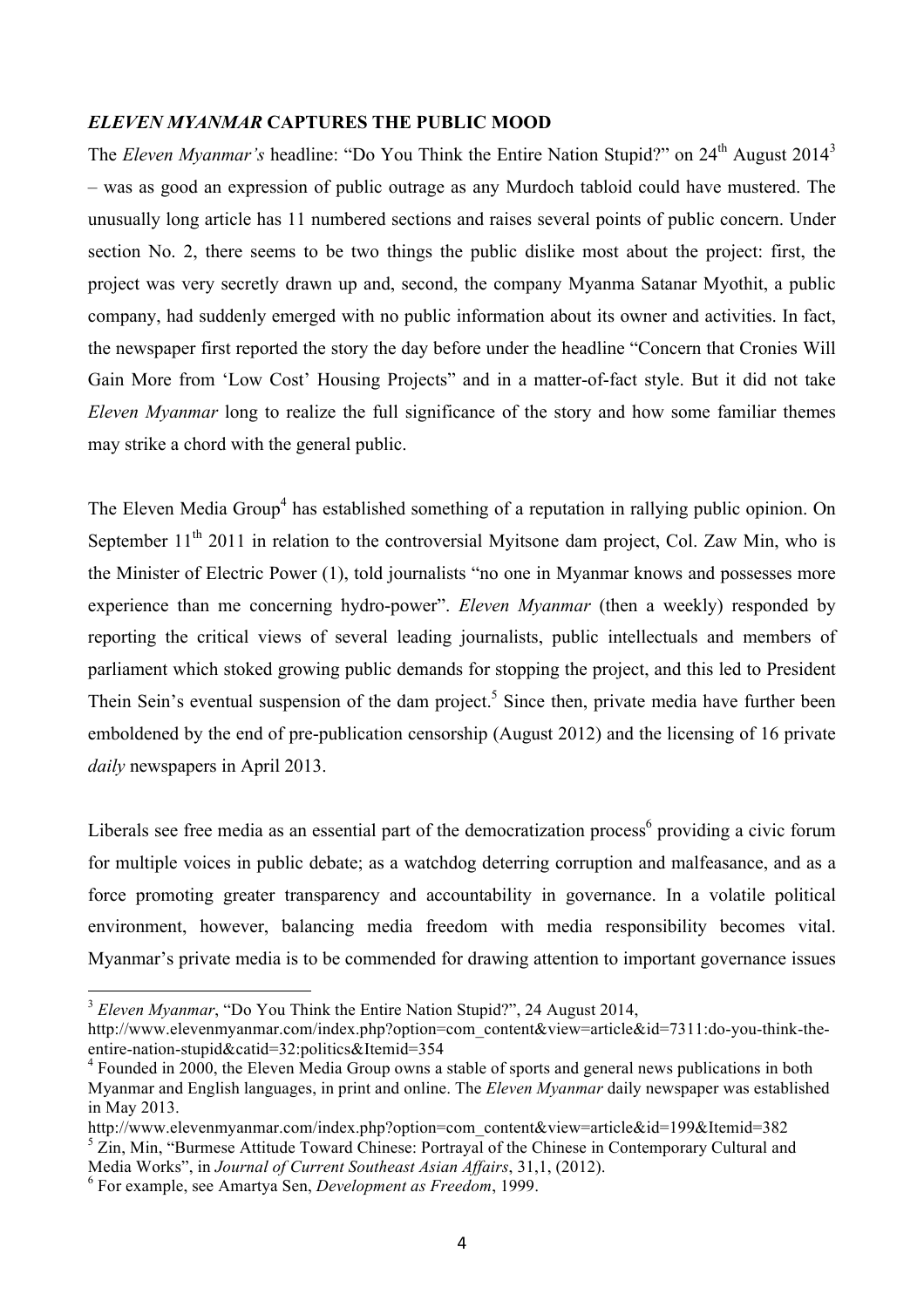but the lack of a carefully considered and light touch in handling particularly sensitive issues such as ethnicity is worrying.

#### **GOVERNANCE ISSUES**

<u> 1989 - Johann Stein, marwolaethau a bh</u>

Land grabbing has become a major issue under the Thein Sein government. In 2011-2014, 1,497 of a total of 7,113 complaints received by the Myanmar National Human Rights Commission (MNHRC) were about land disputes, despite the fact that military or business land seizure cases have been increasingly re-directed to the parliamentary Farmlands Investigation Committee<sup>7</sup>. The governance issues raised by the Yangon Myothit Project pertain to the project process and the conduct of state-business relations, urban planning and jurisdiction. The mayor's announcement on  $22<sup>nd</sup>$  August seemed to be the first time that anyone got to know about the project. Lawmakers, activists and media condemned the decision to make the award without competition or even disclosure of the winning company's ownership or experience. This was a legacy issue: things were being done in the same way that they had been done for many years and it seemed that not everybody had received President Thein Sein's reformist message. But within a few days, following fierce criticism from regional MPs over the lack of transparency and the absence of legislation for the new town plan, the regional government revoked the contract and announced that the project would go to tender. (Incidentally, going to tender is now frequently seen as a cure-all for governance shortcomings in procurement).

With no details of the project process revealed, collusive state-business relations have been suggested. The *Irrawaddy* web site reported that the Myanma Satanar Myothit public company was run by two low-profile Chinese businessmen – Xiao Feng and Xiao Sen – believed to be migrants who had arrived in Yangon in the early 1990s. They reportedly knew the former mayor, Aung Thein Lin, and had undertaken a controversial small-scale development in Peoples' Park and had more recently won an 8-acre site from YCDC for residential development near Junction Square. They were otherwise rather obscure and, with their scant track record, should have been seen to lack enough credibility to undertake a huge development project of national importance. Their new public company had only been registered in December 2013 and had as yet not received an operating license. It had an initial capital of Kyat 1 billion (around US\$ 1 million) and its registered address was an apartment building that didn't contain any office space. The magazine suggested

 $7$  The, Land Disputes Leading Cause of Human Rights Complaints, 12 November 2014, http://www.irrawaddy.org/burma/land-disputes-leading-cause-human-rights-complaints.html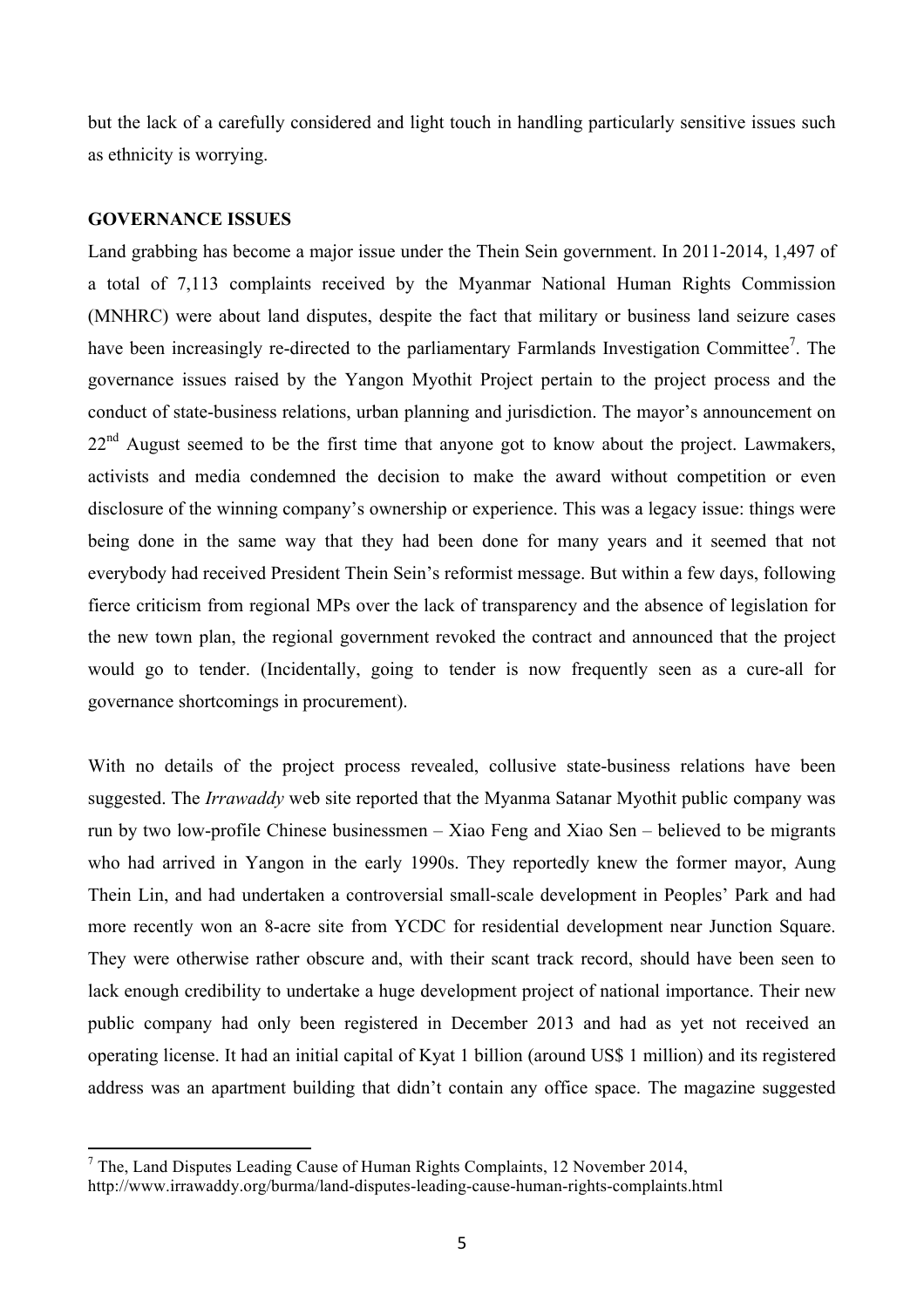that the Xiao brothers first approached Chief Minister Myint Swe through his son, and that "Xiao Sen is always around him [Myint Swe]"<sup>8</sup>.

The Yangon Myothit project had at first not been presented as part of an overall master plan for the expansion of Yangon, and such a plan was announced five or six weeks later, and even then no details were given of the 77 projects the master plan prioritizes<sup>9</sup>. Yangon City Development Committee (YCDC) had drawn up the 25-year development plan with the assistance of the European Union and Japan International Cooperation Agency, identifying key areas such as water supply, power supply, roads, bridges and public transport. It is not clear how and how much farmland will be converted to development land to accommodate the city's urban expansion.

The sensational 'Nation Stupid' article described the Yangon Myothit Project area as being one fourth of Singapore or nearly equal to Hong Kong's Kowloon or Pudong in Shanghai. The project location, adjacent to the nation's commercial capital, Yangon, is another factor that renders the project of national importance. This raises related issues the newspaper didn't explicitly state: Shouldn't the central government directly administer projects of national importance or at least exercise particularly vigorous oversight? In any event, for national economic planning an integrated urban land use plan at the national level is essential. Furthermore, while decentralization and federalism are often promoted as being good for economic development, if such moves are not matched by strengthened accountability and transparency they carry additional risk of institutional capture by local elites.

#### **CHINESE ENTREPRENEURSHIP**

<u> 1989 - Johann Stein, marwolaethau a bh</u>

The article further raised issues that pertain to Chinese entrepreneurship. While not naming the Xiao brothers as owners of the project company it asserted in flawed English that "there are Chinese businessmen involved in that company" (Section No. 4).<sup>10</sup> "The cash flowing to this project may connect [sic] to the combating of anti-corruption cases in China… four senior officials from the CNPC Company have been taken action with bribery [sic]… the question is the black money from China entering Myanmar? If the Chinese businessmen involving in the Yangon

<sup>&</sup>lt;sup>8</sup> The *Irrawaddy*, "Rangoon Expansion Plan Clouded by Company's Shady Past", 2 September 2014, http://www.irrawaddy.org/investigation/rangoon-expansion-plan-clouded-companys-shady-past.html<br><sup>9</sup> *Eleven Myanmar*, "Yangon 2040 Plan to Cost US\$ 4.5 Billion, YCDC Says", 30<sup>t</sup>October 2014,

http://www.elevenmyanmar.com/index.php?option=com\_content&view=article&id=7974:yangon-2040 plan-to-cost-us-4-5-billion-ycdc-says&catid=44:national&Itemid=384

<sup>&</sup>lt;sup>10</sup> "Do You Think the Entire Nation Stupid?", op cit. The article has 11 numbered sections.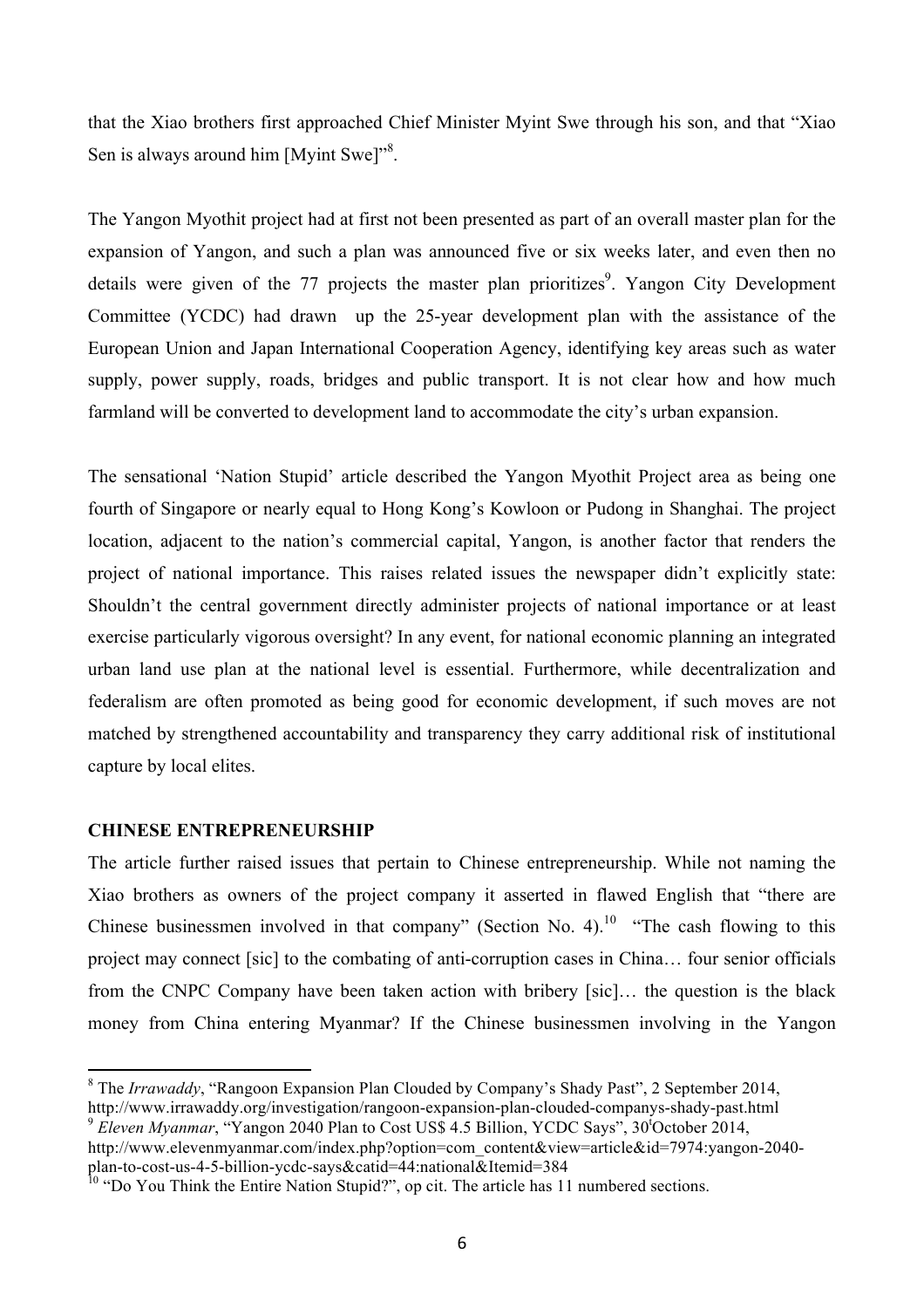Myothit Project, are they born here?" (No. 5) and suggesting their citizenship status should be disclosed. "… Chinese are manipulating Myanmar's real estate market.Myanmar Financial Investigation Unit said that the flow of black money into Myanmar can collapse Myanmar's currency… more than 50 per cent of those did business with opium, drugs and black-marketeerings [sic], they bought houses, land plots, cars and save at the banks." (No. 6).

The article introduced ethnicity as a dimension to unscrupulous entrepreneurship and then proceeded to link it to a host of other issues: illegal migration, China mainland corruption extending to Chinese nationals living in Myanmar, illicit cross-border capital flows, money laundering, manipulation of asset markets including real estate, drug smuggling and other black market activities. While these activities undoubtedly take place, their relevance to the story is not established. Without demonstration of the links, the article inadvertently encouraged existent prejudice against businessmen of Chinese descent in Myanmar in general. For another example:

*In 2012, the news spread out saying that president Thein Sein had allowed 40,000 acres of land to extend Yangon. Regarding the news, the cronies and entrepreneurs manipulated the land prices in Aye village located on the bank of the Kyitmyindaing Township where an acre must be paid from Ks 1.8 million to Ks 16 million. And then, the Chinese people also*<sup> $11$ </sup> manipulated the land prices in Aye *village. (Section No. 8).* 

While *Eleven Myanmar*'s intended meaning is not always clear in the English translation, it coverage above can be misconstrued because it appears to conflate cronies, entrepreneurs and Chinese people to create in the public mind the image of a single category of unscrupulous Chinese businessmen responsible for many of the country's ills.

*Eleven Media* is to be commended for drawing attention to the governance issues raised by the Yangon Myothit Project but the treatment of ethnic issues requires special care. The entrepreneurs involved in this particular project may well have behaved in a shadowy and untoward way but it should be noted they are not representative of the Chinese in Myanmar. The media seem not to differentiate between bona fide businessmen and those "carpet baggers" in search of a "fast buck". Also, there is no evidence to suggest that the business ethics of any particular ethnic group are any

 $11$  My italics for emphasis.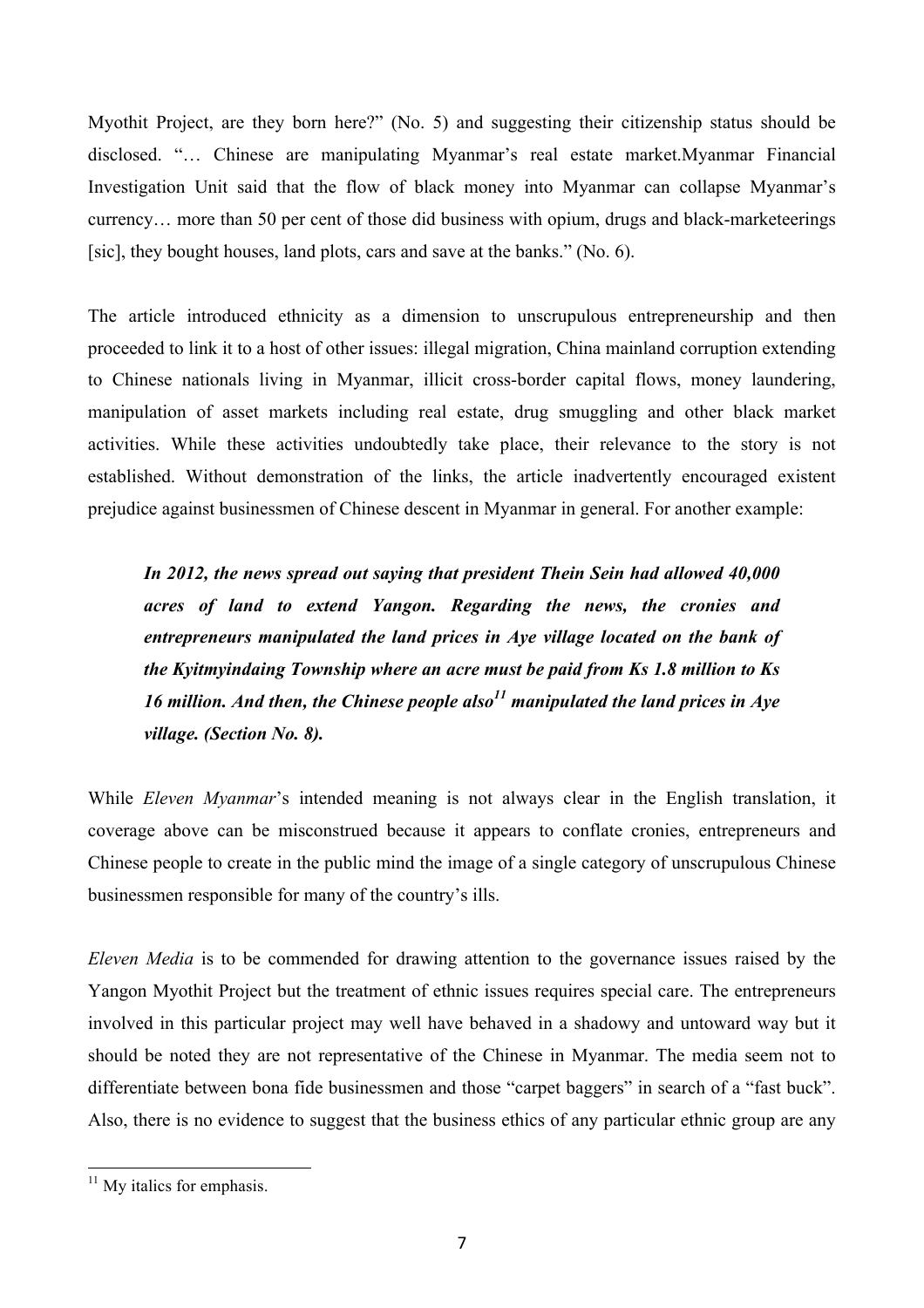lower than entrepreneurs of other ethnicities since all entrepreneurs must adapt to local conditions to succeed and develop their businesses.

#### **SOME IMPLICATIONS**

The case highlights the need for the president to take a "hands on" approach with infrastructure projects of national importance. Excluding the country's leading tycoons from big projects tends to lead to less reputable players stepping in to fill the void. Major infrastructure projects such as the Special Economic Zones have been directed by central government making it all the more strange that a project as large as the Yangon Myothit was left to the regional government. Clear rules will be needed for setting clear criteria for determining which level of government oversees which project.

Awarding important infrastructure contracts to reliable and well established companies, local and foreign, should limit controversies like the Yangon Myothit project. Where practicable, using local companies is preferable but opportunities for new market entrants need to be created and an ossified cartel avoided. The government, in working with the private sector for the sake of feasibility and best project design should give further consideration to safeguarding the public interest. A distinction should be drawn between what is infrastructure and what is real estate to ensure the developer does not extract inordinate returns. Such a distinction was neglected in the Yangon Myothit Project. The two were mixed up: profits on real estate to cross-subsidize necessary infrastructure like bridges. Apparently, the developer was to receive an enormous amount of land to develop in return for delivering infrastructure. The benefits from and the possibility of breaking down large projects into smaller constituents spread across a larger number of firms seemed not to have been considered.

Regarding land policy, for smaller projects conducted solely by the private sector, it is just as well that a free land market is permitted to function. Indeed, the presence of speculators can facilitate developers in acquiring land and concentrating ownership. In larger projects, however, speculators can drive prices to exorbitant levels and the developer has to struggle to secure sufficient land at an economically viable cost. It is therefore advisable that the state takes responsibility for land agglomeration in the case of large projects, exercising eminent domain and compensating and relocating existing land users. All necessary project land could then be structured into the concession, removing a major risk and making the project "bankable".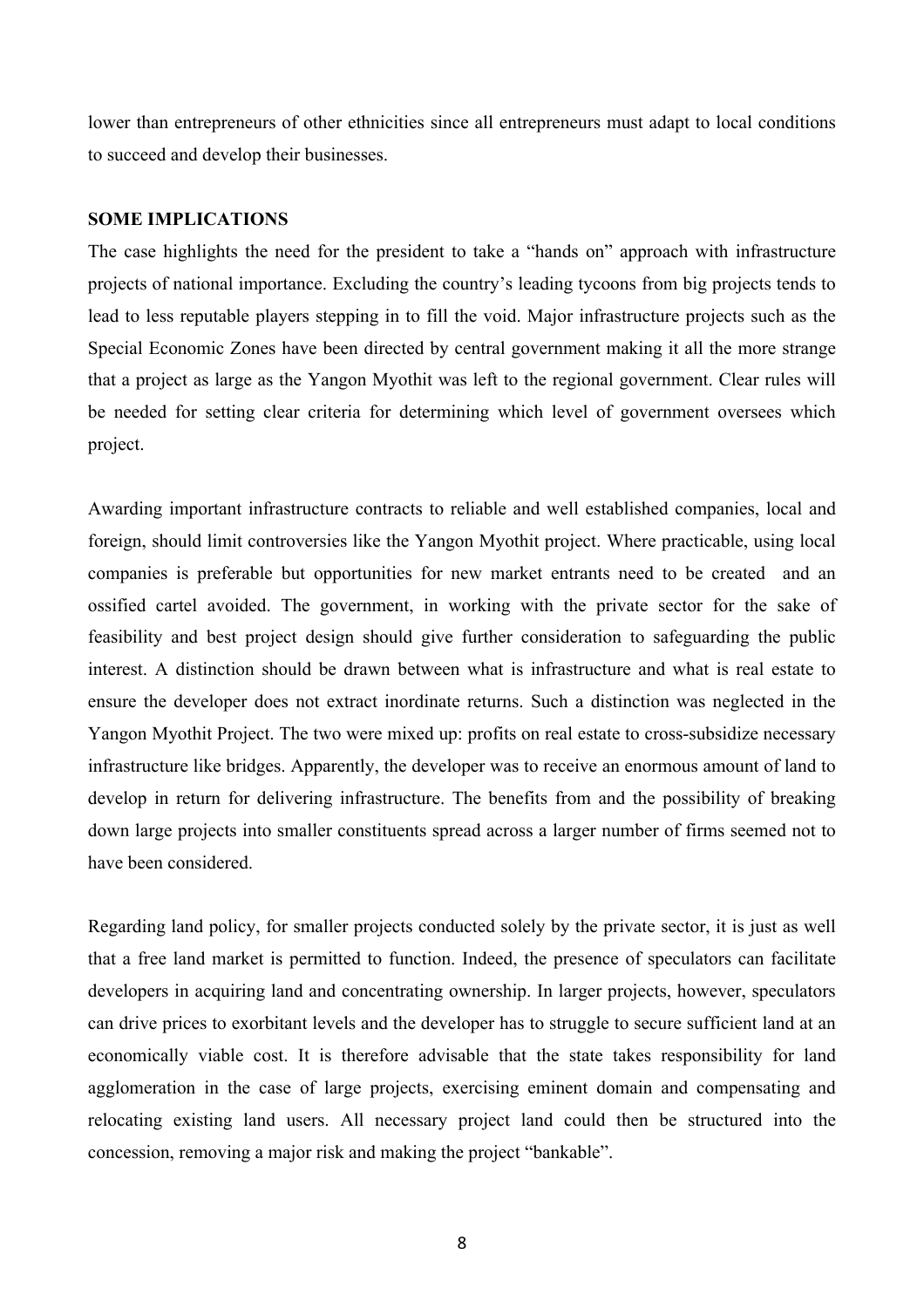This case also act as a reminder that the legal and regulatory structure in Myanmar is far from developed as yet. While international financiers are attracted by proper protection and process reliability, money exerts a corrosive influence on governance.

Myanmar's local tycoons will also need to adapt to the new business environment. With a recently empowered private media on their backs, the instincts of some tycoons may be to retreat into the shadows. Others seek to differentiate themselves from their more dubious rivals through corporate social responsibility programes aimed at demonstrating greater transparency and cultivating good public relations.12

The people with the power to grant infrastructure concessions are now elected public officials who can be held to account by elected legislatures and by an independent media. They will not want to be seen to fail with the projects they disburse and so will require a higher degree of reliability from the grantees. They will have to be more mindful of how the tarnished reputation of a tycoon can stick to them through association, especially at election time. The tycoons may therefore need to practise higher standards when dealing with institutionalized sources of international project finance. The multilateral development banks (MDBs) are obliged to follow higher standards of governance and will place more onerous demands on clients. As the tycoons transit from national to international sources of finance they will feel pressure to rise to higher standards of professionalism.13

#### **CONCLUSION**

<u> 1989 - Johann Stein, marwolaethau a bh</u>

The concession granted for the Yangon Myothit Project was rescinded in the wake of events that followed the city mayor's announcement to the regional parliament and reports by independent media. Clearly Myanmar has changed. *Eleven Myanmar* is to be commended for its reportage of legitimate governance concerns raised by the project but coverage of sensitive ethnic issues requires the professional standards of a responsible media. There is fear that a free but careless press (and social media) in pursuing sensationalism and profits may help contribute to Myanmar's nascent

 $12$  A recent study of Myanmar's top 60 companies showed that only 35 of them had websites. See Myanmar Centre for Responsible Business, Pwint Thit Sa Project: Transparency in Myanmar Enterprises, First Report, July 2014.

<sup>&</sup>lt;sup>13</sup> Those tycoons who are not on the US Specially Designated Nationals (SDN) List can still try their luck with the International Finance Corporation, (IFC), part of the World Bank Group, or the Asian Development Bank, ADB. The others can cultivate relationships with the new China-led MDBs – the New Development Bank, (NDB), and the Asian Infrastructure Investment Bank, (AIIB) – which in any event will have far greater infrastructure financing capabilities.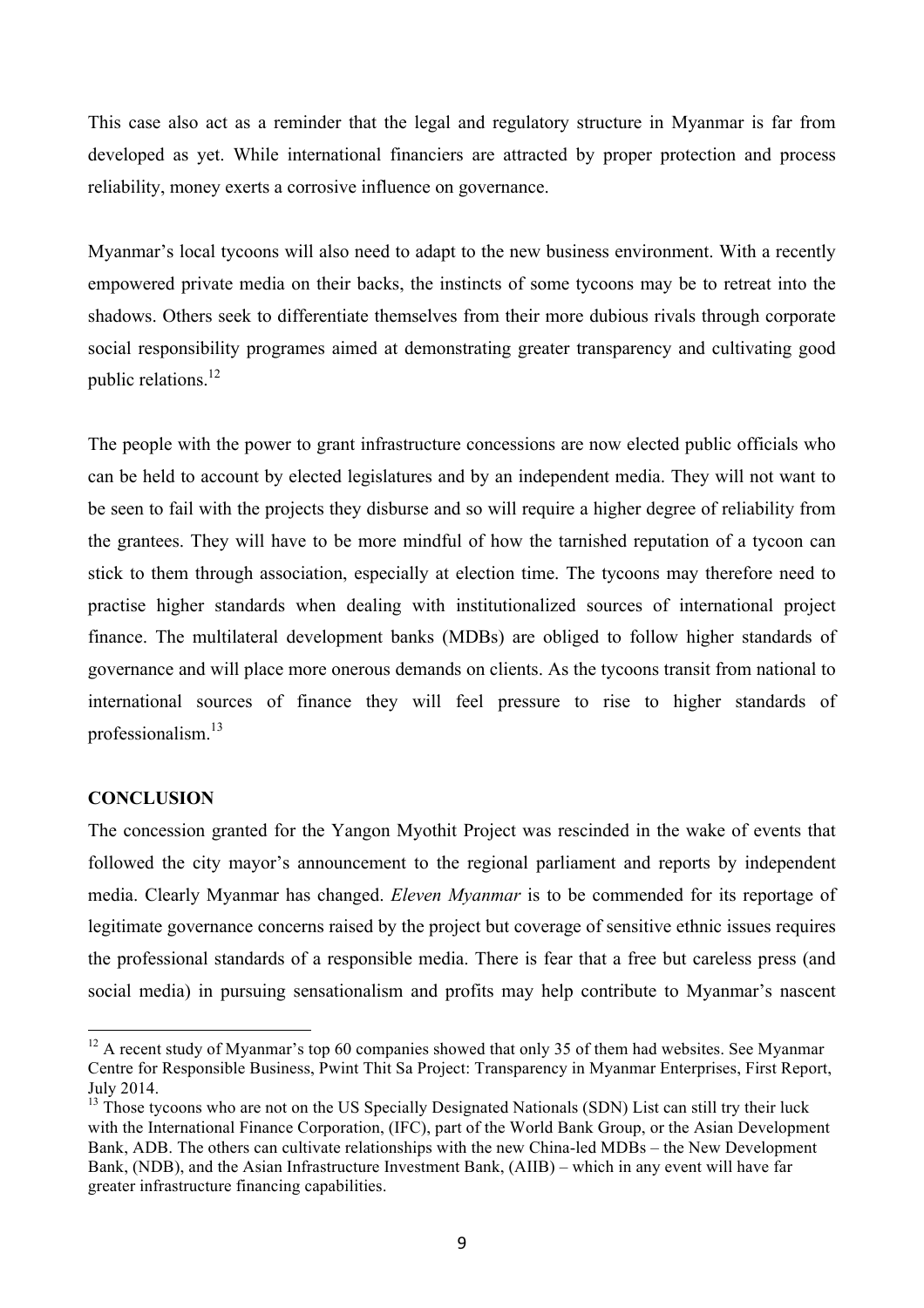democracy degenerating into populism, with hate campaigns periodically waged on ethnic minorities. Also, important sources of development finance for poverty reduction could be at risk if the mass media stokes people's fears concerning China's rise.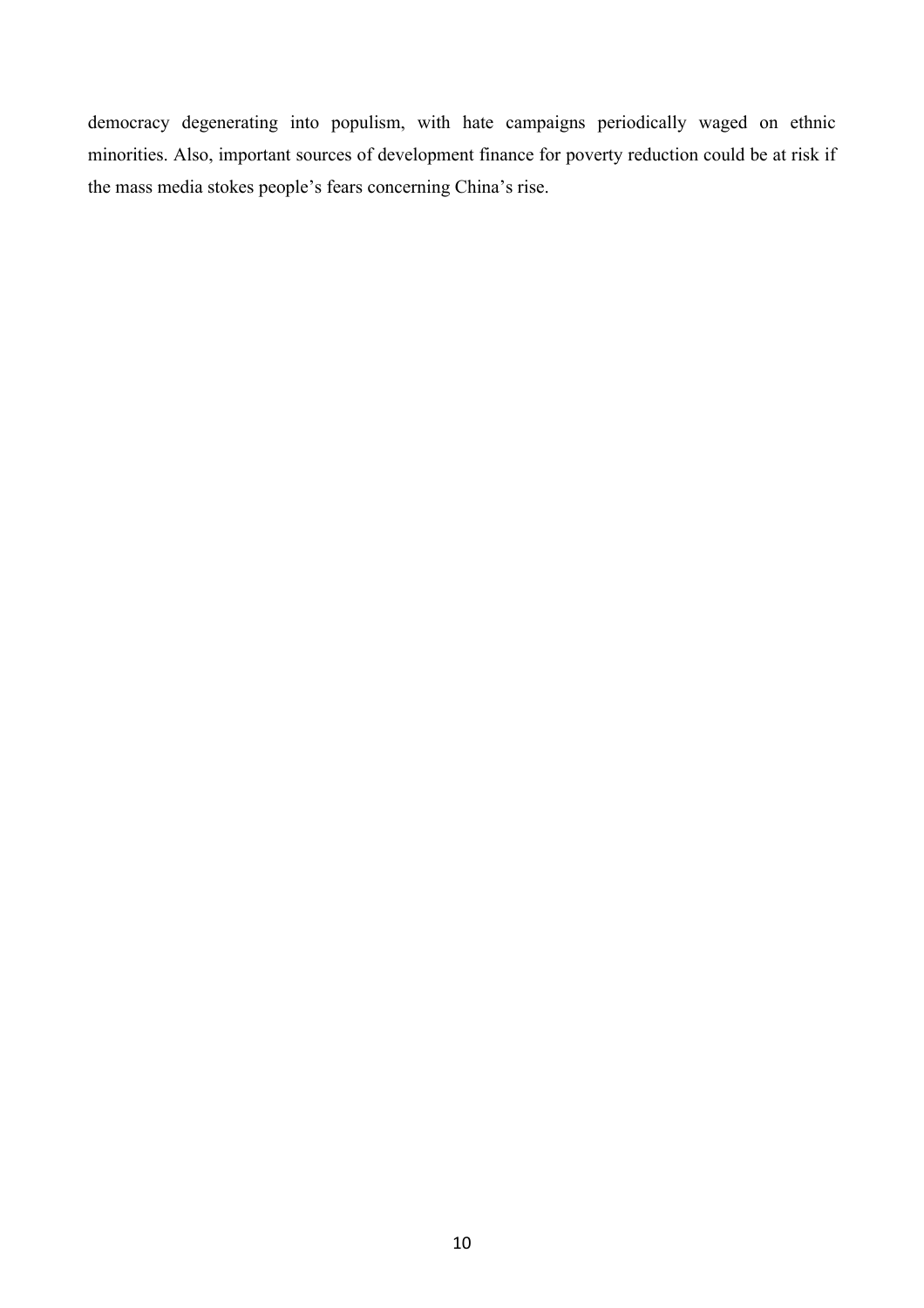### **REFERENCES**

Eleven Myanmar, About Us, http://www.elevenmyanmar.com/index.php?option=com\_ content&view=article&id=199&Itemid=382

Eleven Myanmar, Do You Think the Entire Nation Stupid?,  $24<sup>th</sup>$  August 2014, http://www.elevenmyanmar.com/index.php?option=com\_content&view=article&id=7311:do-youthink-the-entire-nation-stupid&catid=32:politics&Itemid=354

Eleven Myanmar, Yangon 2040 Plan to Cost US\$ 4.5 Billion, YCDC Says, 30<sup>th</sup> October 2014, http://www.elevenmyanmar.com/index.php?option=com\_content&view=article&id=7974:yangon-2040-plan-to-cost-us-4-5-billion-ycdc-says&catid=44:national&Itemid=384

Irrawaddy, The, Land Disputes Leading Cause of Human Rights Complaints, 12<sup>th</sup> November 2014, http://www.irrawaddy.org/burma/land-disputes-leading-cause-human-rights-complaints.html

Irrawaddy, The, Rangoon Expansion Plan Clouded by Company's Shady Past, 2<sup>nd</sup> September 2014, http://www.irrawaddy.org/investigation/rangoon-expansion-plan-clouded-companys-shadypast.html

Larkin, Stuart, Establishing infrastructure Projects: Priorities for Myanmar's Industrial Development – Part I: The Role of the Private Sector, Trends in Southeast Asia, No. 9, 2014, **ISEAS** 

Myanmar Centre for Responsible Business, Pwint Thit Sa Project: Transparency in Myanmar Enterprises, First Report, July 2014.

Nikkei Asian Review, Yangon Real Estate Prices Soaring, September 9<sup>th</sup> 2014, http://asia.nikkei.com/Markets/Property/Yangon-real-estate-prices-soaring Sen, Amartya, Development as Freedom, 1999.